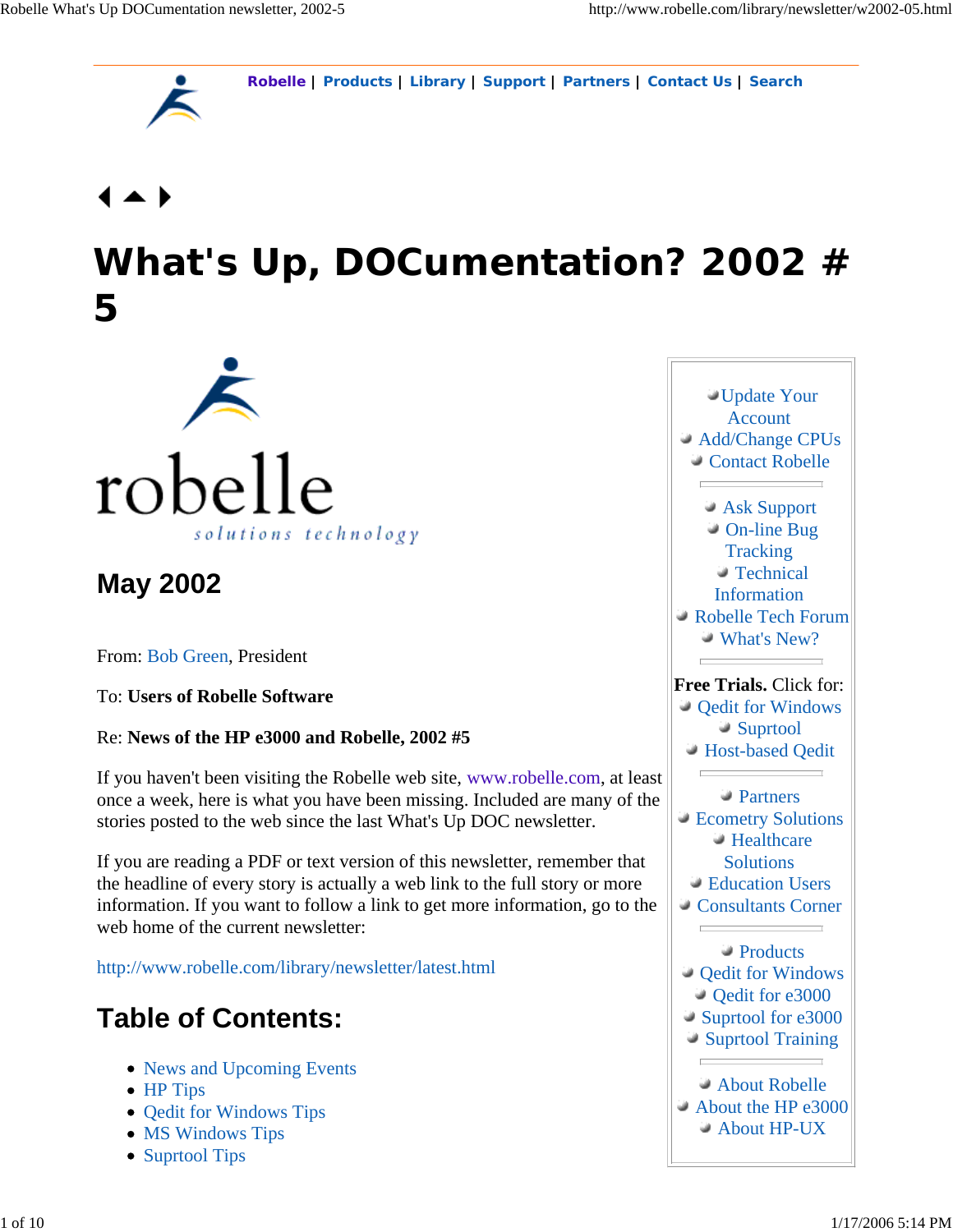- HP-UX and Migration Planning
- Links/Resources
- Host-Based Qedit Tips
- Internet Tips

## **News and Upcoming Events**

#### **Jeff Vance: New MPE Internals Papers**

Jeff Vance has posted two new papers on HP Jazz web site:

UPS Utility Manual - UPSUTIL for MPE/iX, description of the UPS Monitor Utility, covering aspects of configuring a CI script to be executed after a power failure. MS Word .doc file.

LDEV-1 Disk Space Report - the implementation of support disk space beyond the first 4GB on LDEV 1. MS Word .doc file.

#### **MANMAN Application Sold**

Computer Associates has sold MANMAN (aka interBiz) to SSA Global Technologies.

#### **Spinning the Survey Numbers**

The 3000 NewsWire reports on different interpretations of the transition survey results and discussions at the Solutions Symposium.

## **HP Tips**

### **Robelle Tech: the MPE Filecodes**

The April issue of the *3000 NewsWire* contains our regular Robelle Tech column. For this month it was a discussion of file codes in MPE.

## **Inside VESoft: Automating Oversight**

Steve Hammonds writes this excellent column for the 3000 NewsWire:

*So when I assumed responsibility for a system that did nightly processing and involved heavy updating of several databases, I had to figure out a way to avoid those pesky calls at hours that had single digits. This was in the Mesozoic Era when disc was still expensive, so we could not just set the capacities as high as*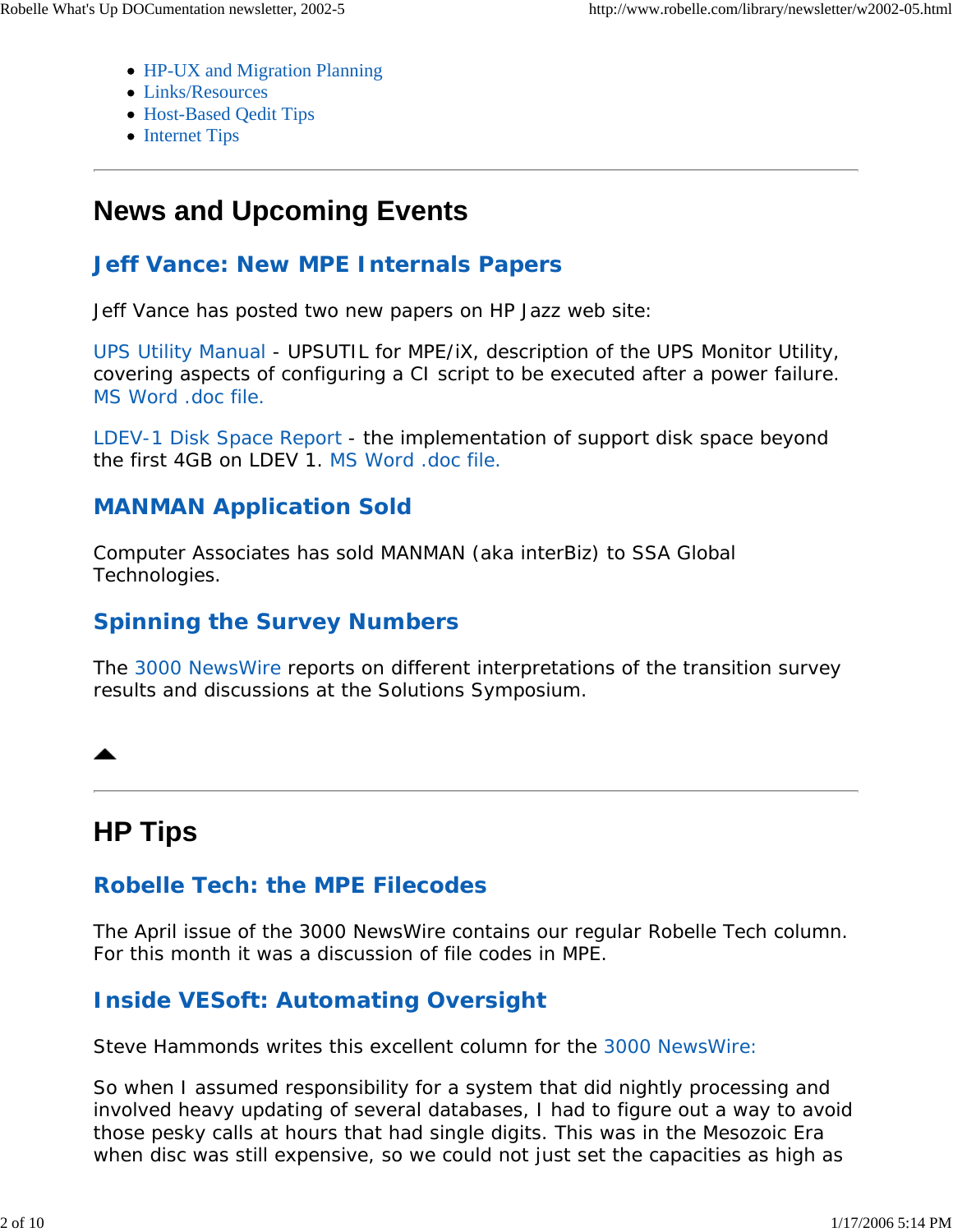*we wanted and ignore it. We had to 'manage' it. I hate trying to remember to do something every day, so I needed to figure out something that would happen on its own and let me know if there's a problem.*

*Enter MPEX and the DBSETFULLNESS file attribute.*



## **MS Windows Tips**

#### **Running MS Office on LINUX?**

From The Register web site:

*There's been a lot of talk in the tech press lately about whether CodeWeavers' Crossover Office for Linux will draw Windows users. The theory here is that a fair number of home users and a vast lot of businesses naturally despise Windows, but can't give it up because they adore MS Office. Home computer users may have learned it in school and be habituated to it, and they may take their work home now and then. If the uni or the office uses MSO, they'll obviously need it on their PCs.*

*For businesses, the savings from an open-source OS have got to be tantalizing; but the learning curve on a new office suite is also a productivity curve -- and that, obviously, costs money.*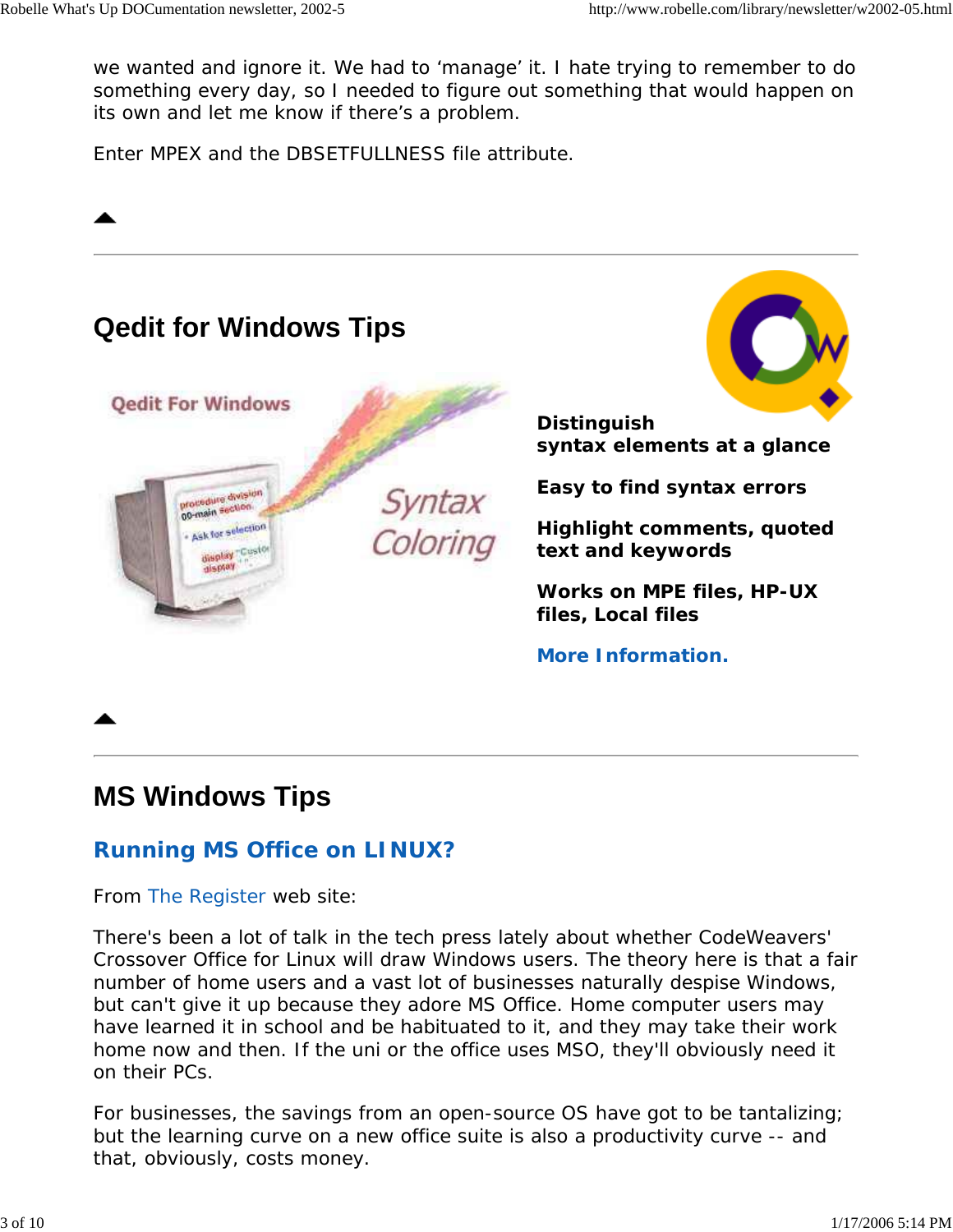### *The Economist:* **A Lemon Law for Software?**

Interesting opinion piece about software defects: *If Microsoft made cars instead of computer programs, product-liability suits might by now have driven it out of business.*

For more Windows tips, visit the permanent location of these articles.

## **Suprtool Tips**



### **Double Spacing in Suprtool**

If you want your output for List Standard to be double-spaced, one sneaky but effective way to do this is to append a string of blanks to the extracted fields.

Insert enough blanks to force each record to wrap around to a second line:

 >extract field1,field2,field3,field4 >extract " "

Another approach would be to extract a CR/LF  $(^{\wedge}13,^{\wedge}10)$  at the end of record, although this would probably only work on PC style printers, not line printers.

See below for "double spacing in Qedit."

## **HP-UX and Migration Planning**

### **Robelle: Planning Your HP 3000 Future**

We have created a new web page, Planning Your HP 3000 Future, for resources, links and ideas on dealing with the End-of-Life announcement of the 3000. We will continue to add information and web links to this page as we gather them.

### **Profile/Interview: Gilles Schipper**

As customers start working on plans and solutions for alternative support for their HP 3000's it is important to note those people who have been in the business of

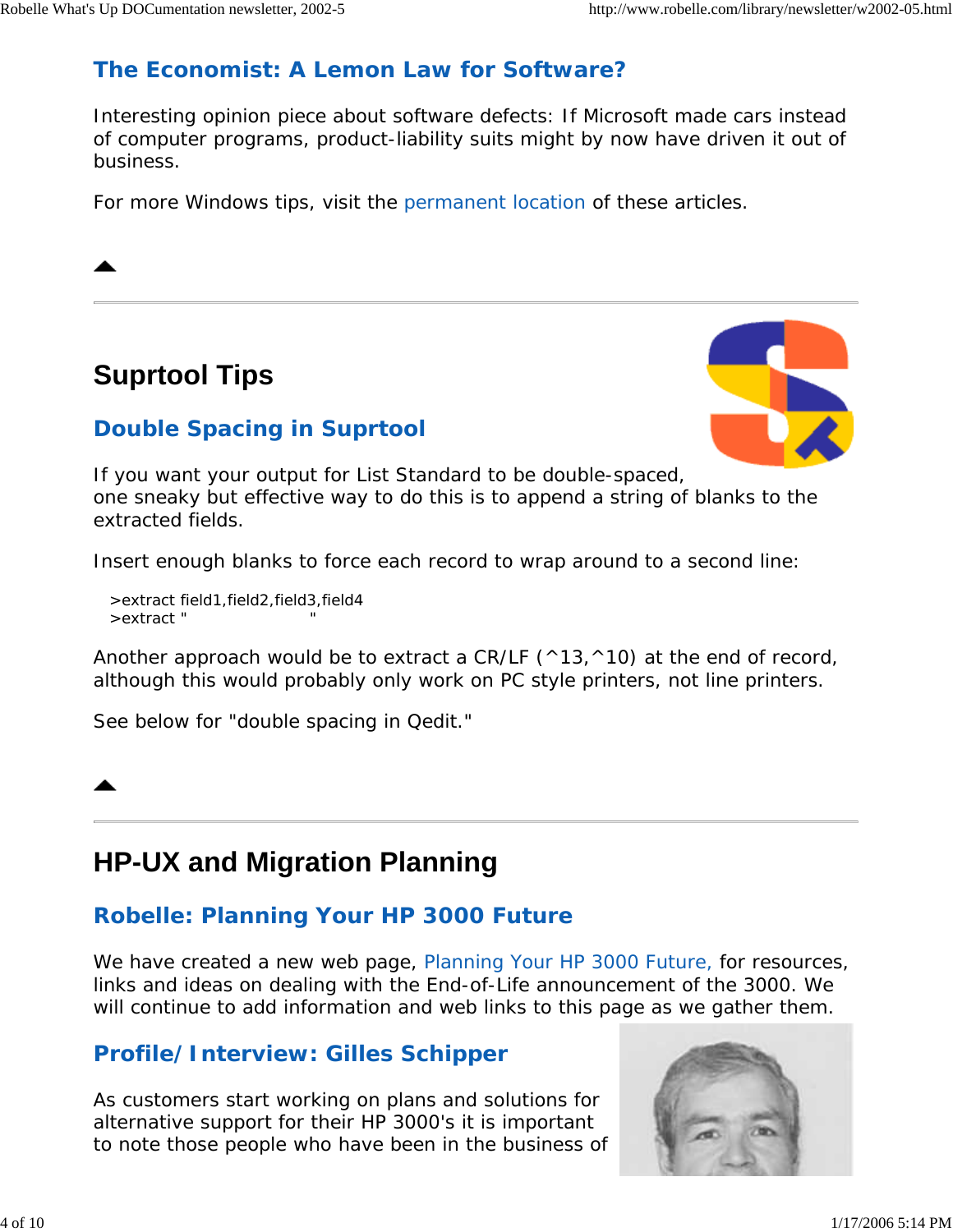providing independent 3rd-party support for HP 3000's for many years.

Neil Armstrong, Robelle's Suprtool Architect, realized recently that he knows well the individual with the longest experience of providing MPE support in competition with HP. That person is **Gilles Schipper.**



Neil writes: *I had the pleasure of working with Gilles, during my days in Toronto. I learned a great deal from Gilles, and not just technical things and system management, but also how to deal with customers and provide excellent customer service.*

*My favourite Gilles story is one from the early days. Gilles was recently out on his own having left HP and a customer called him in frustration, dealing with some performance problems.*

*After having recently bought some more memory, HP had come and installed the memory, but the promised performance gain had not happened. They asked Gilles to take a look. Gilles quickly found that the memory was installed, but the system had not been re-configured with the new memory size. It is this attention to detail that Gilles taught me to take when approaching a problem and in dealing with customer concerns and problems in everyday business and has helped me to this very day.*

*I recently interviewed Gilles to bring myself up-to-date on what services he offers, and how November 14 has impacted him: read the entire interview.*

#### **HP's Transition Series Webcasts**

George Stachnik announces the schedule for a series of six webcasts. These webcasts discuss the transition from the HP 3000 to other HP platforms. You have missed the first one and the second webcast is today:

- 1/23 Transition Considerations: First Steps
- 4/23 Planning the Project
- 5/21 Language Issues
- 6/25 User Interface Issues
- 7/23 Database Issues
- 8/27 Putting it All Together

#### **Transition Survey Results Posted**

Results from the Second HP e3000 Transition Survey are now posted. This e3000 Survey was designed to better understand user response to the phased termination of the e3000 product line. It was conducted online from February 25th to March 15th, this second survey received 582 respondents. Here is a sample result:

*Regarding your primary HP e3000 applications, please select the box that best*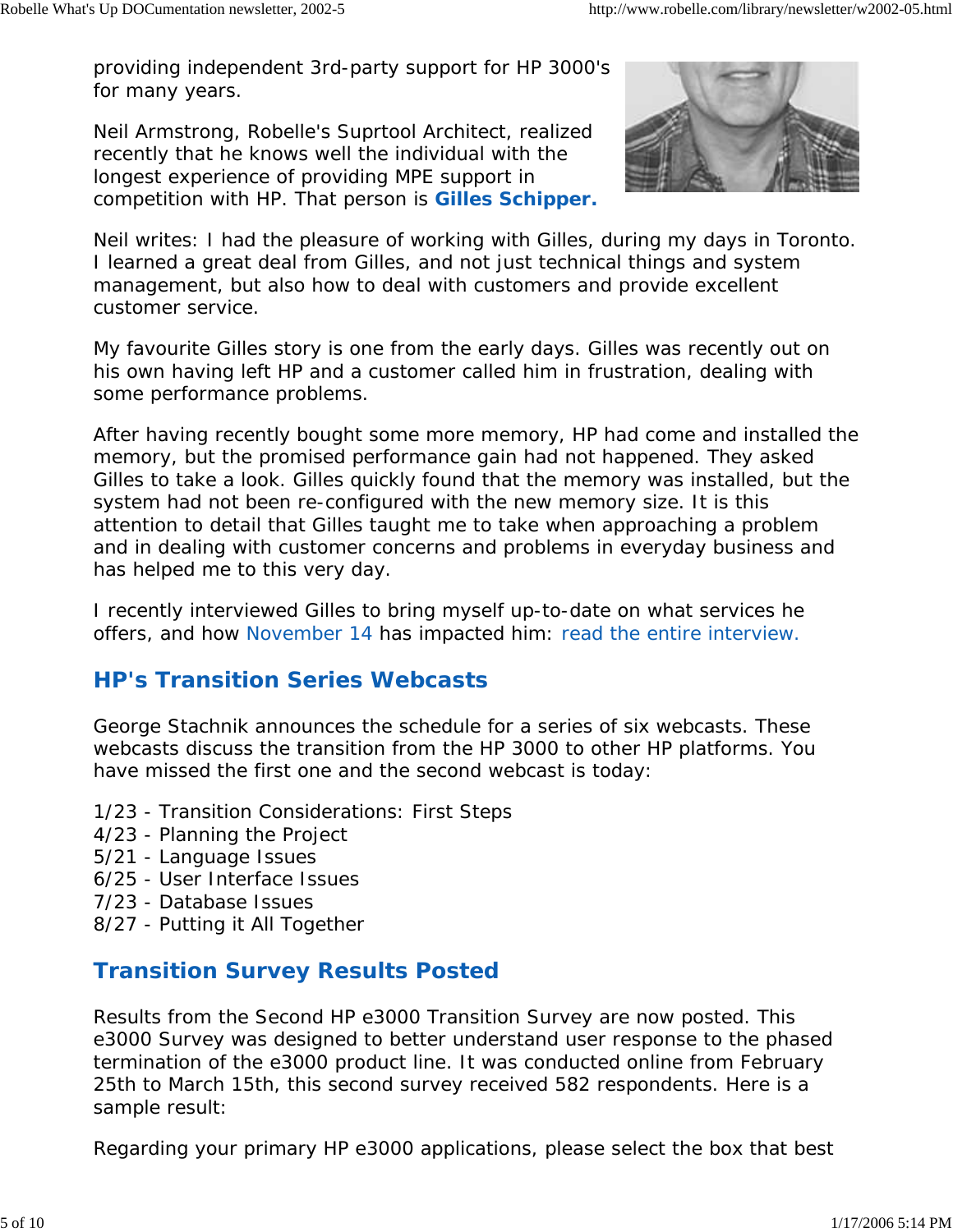*describes your organization's current thinking. (Choose one from the list)*

Replace it with a new application package on a different platform 34% Continue running it even when the HP e3000 is no longer supported by HP 23% Migrate it "as is" to another platform 19% Re-write it on a different platform 16% Retire the application on or before December, 2006 7%

#### **WRQ: Customer Transition Plans**

The 3000 NewsWire reports that WRQ, the makers of Reflection terminal emulator for the 3000, have surveyed their many customers on their transition plans. Click link above to read the results.

### **Links/Resources**

#### **Solutions Symposium: Dozens of Papers**

Papers from the April Solutions Symposium, in PDF format: UNIX vs MPE Administration, Super Suprtool Solutions, Patch Management, HP Eloquence, Ecometry Database Optimization and Performance Tuning, and many more.

#### **Solutions Symposium Papers On-line**

HP's Jazz server has some of the training materials from the recently concluded Solutions Symposium 2002:

Perl Programming on MPE/iX - by Mark Bixby. This is a slightly revised version of the Perl talk given at HPWorld 2001.

Programming and POSIX - by Mark Bixby. This is a slightly revised version of the POSIX talk given at Solutions Symposium 2001.

Getting Started with Sendmail on MPE/iX 7.5 - by Mark Bixby. What you need to know for getting started quickly with Sendmail bundled in the coming 7.5 FOS.

Sendmail 7.5 Support Training Chalktalk - by Mark Bixby. This bonus talk delivered internally to the HPRC and WTEC covers Sendmail in much greater detail. The Symposium Sendmail talk was an extremely condensed version of this one.

HP WebWise MPE/iX Secure Web Server Tutorial - by Mark Bixby. This is a revised version of the WebWise talk given at HPWorld 2000.

#### **Consultants: Sai Baba Pokala**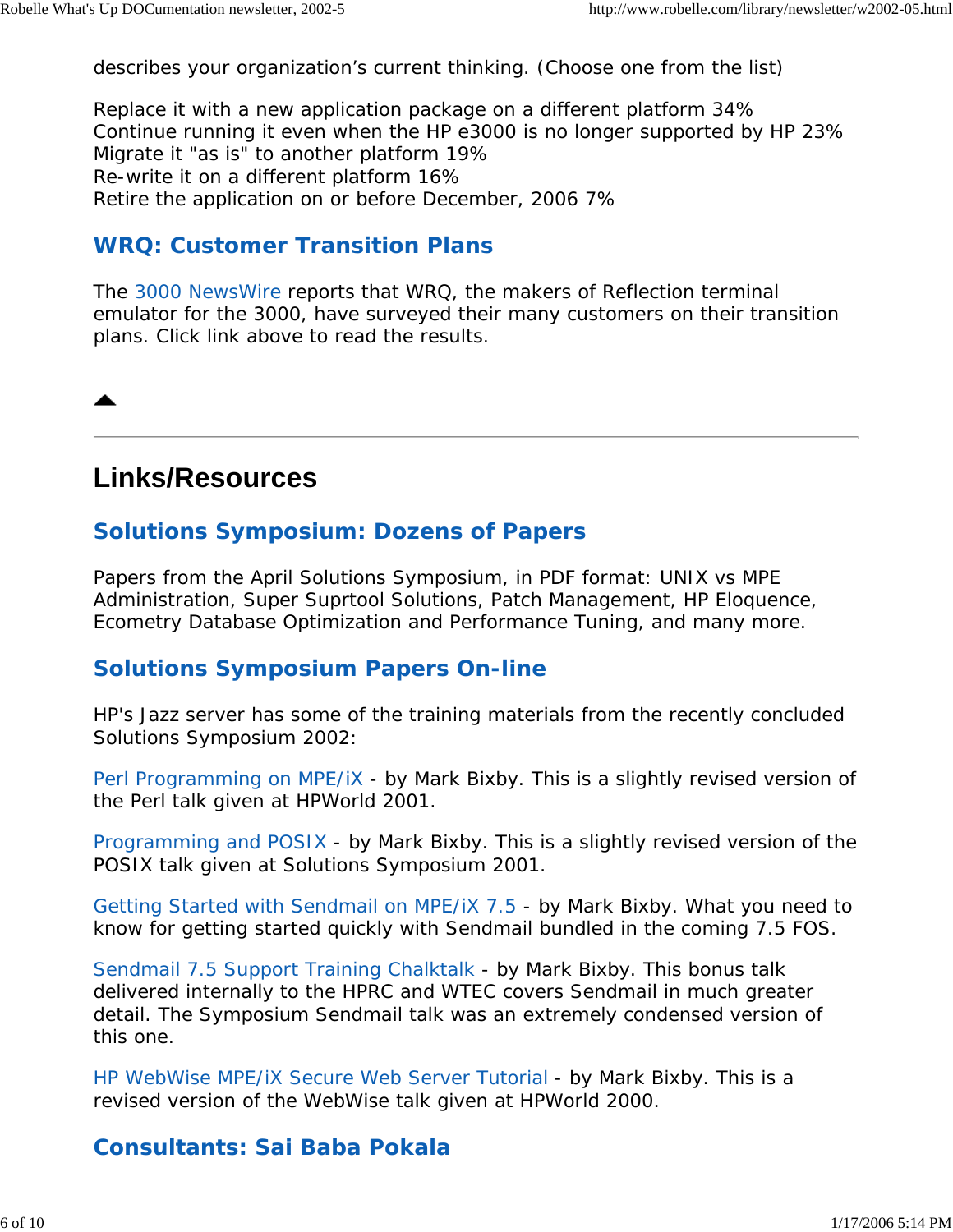We are building a list of consulting resources for our customers - people who know Suprtool and Suprtool-based applications. We will feature them on our home page as we discover them, and catalog them on this page as well. If you are an experienced Suprtool consultant, or know of such a consultant, please send us the information using our Consultant Listing Form.

| Company<br>Name:                      | R System Inc.                                                                                                                                                                                                                          |
|---------------------------------------|----------------------------------------------------------------------------------------------------------------------------------------------------------------------------------------------------------------------------------------|
| <b>Specialty:</b>                     | HP-3000. Powerhouse (Quiz, QTP, Qdesign, QDD), Cobol, Suprtool, SQL, Image,<br>MPE/iX, Sybase, Banking, Shipping and Manufacturing applications, HP3K<br>Migration to other platforms.                                                 |
| <b>Description:</b>                   | Sr. Software engineer with extensive experience on HP3K for varied business,<br>manufacturing, shipping application. Seeking a position in information technology<br>as Analyst Programmer, Support Engineer with professional growth. |
| <b>Contact:</b>                       | Sai Baba Pokala                                                                                                                                                                                                                        |
| <b>Email:</b>                         | saibaba_p@hotmail.com                                                                                                                                                                                                                  |
| <b>Location:</b>                      | Colorado Springs/CO/USA                                                                                                                                                                                                                |
| <b>Phone:</b>                         | 719-522-8172 / 719-260-8641 / 719-211-005                                                                                                                                                                                              |
| <b>Fax:</b>                           | 719-522-8191                                                                                                                                                                                                                           |
| Web site:                             | http://www.rsystems.com                                                                                                                                                                                                                |
| <b>Suprtool</b><br><b>Experience:</b> | Have been working on Suprtool since 1997.                                                                                                                                                                                              |
| <b>Qedit</b><br><b>Experience:</b>    | Have been working on Qedit since 2000                                                                                                                                                                                                  |
| <b>References:</b>                    | On request                                                                                                                                                                                                                             |
| Notes:                                | Over 12 years of IT experience involving Analasys, Design, Development,<br>Implementation, Support, Data Migration                                                                                                                     |

#### **Interex: HP 3000 EOL Transition Issues**

Interex has created a web page for the issues related to HP's November 14th announcement of the HP 3000 sunset, including technical issues, user support issues, performance issues, concerning the future, and historical significance of MPE.

#### **ANDsg: Decades of HP 3000 Experience**

AND Solutions Group (ANDsg) in Roseville California specializes in transitioning clients off the HP 3000 to a platform and software selection of their choice. The three principals have extensive experience with the 3000 in very senior IT positions with large 3000 sites:

Steve Northam: Steve spent 24 years with Hewlett Packard and Agilent Technologies. During this time he held senior management positions as Division Controller, World Wide Program Manager, IT Manager and Enterprise Architect. During this time Steve had both direct management and budgetary responsibility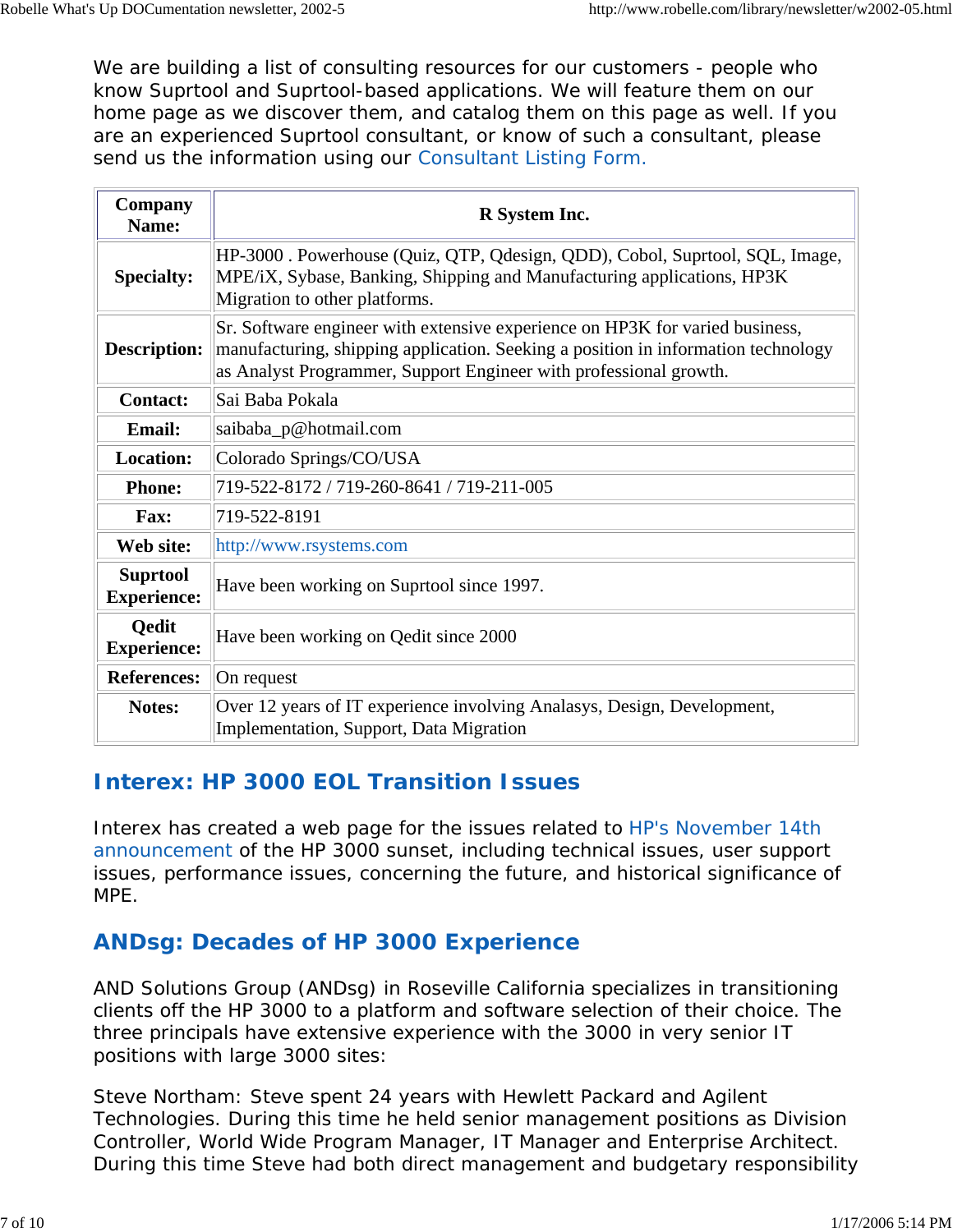for these activities, and he directly managed end-to-end IT departments including project managers, development staffs, support staffs and e-commerce development organizations. Steve has also been active in the academic area by teaching, developing curriculum and publishing in the information technology subject area. He currently is a member of the university's Academic Counsel that directs the development of education programs in Information Technology.

George B. Scott: George was a senior corporate manager for over 20 years, 17 of which were as the senior IT manager. During these twenty years, George reported to either the President or Executive Vice President, who were members of the Board of Directors. George held these positions for large chemical companies and an Aerospace firm. During this time, George directed large development projects, supervised operations, and performed as the IT Department head. From 1989 to 2001 as president of his own Corporation, GBSI, George provided services as a consultant and project manager throughout the United States to corporations such as Hewlett-Packard, Agilent, FedEx, Dial and State Farm. George has an extensive background using HP hardware including the HP3000 platform, HP-UX and HP-RTE.

James P. Atkins: Jim gained extensive experience in 16 years with Hewlett Packard and Agilent Technologies. Jim performed in numerous senior IT capacities working with a variety of corporate leaders. Jim was a senior IT manager for a large worldwide CRM development organization with personnel throughout Europe and the US. Jim gained extensive program management experience leading efforts that integrated a domestic operation with a foreign partner to establish a worldwide presence as well as leading efforts to provide web based ordering solutions. Jim managed numerous development projects implementing financial solutions to support worldwide operations in 30-plus countries.

Steve, George and Jim have a team of up to 15 IT people that they draw upon to tackle assignments. For more information, click the link above.

## **Host-Based Qedit Tips**

### **Double Spacing**

Here is the low down on double spacing in Qedit:

#### **Host-Based Qedit**

When you use the List command on a file, you can use the \$DBL option:

/listq \$dbl myfile lp

If you want to double-space your file (i.e., insert a blank line between all

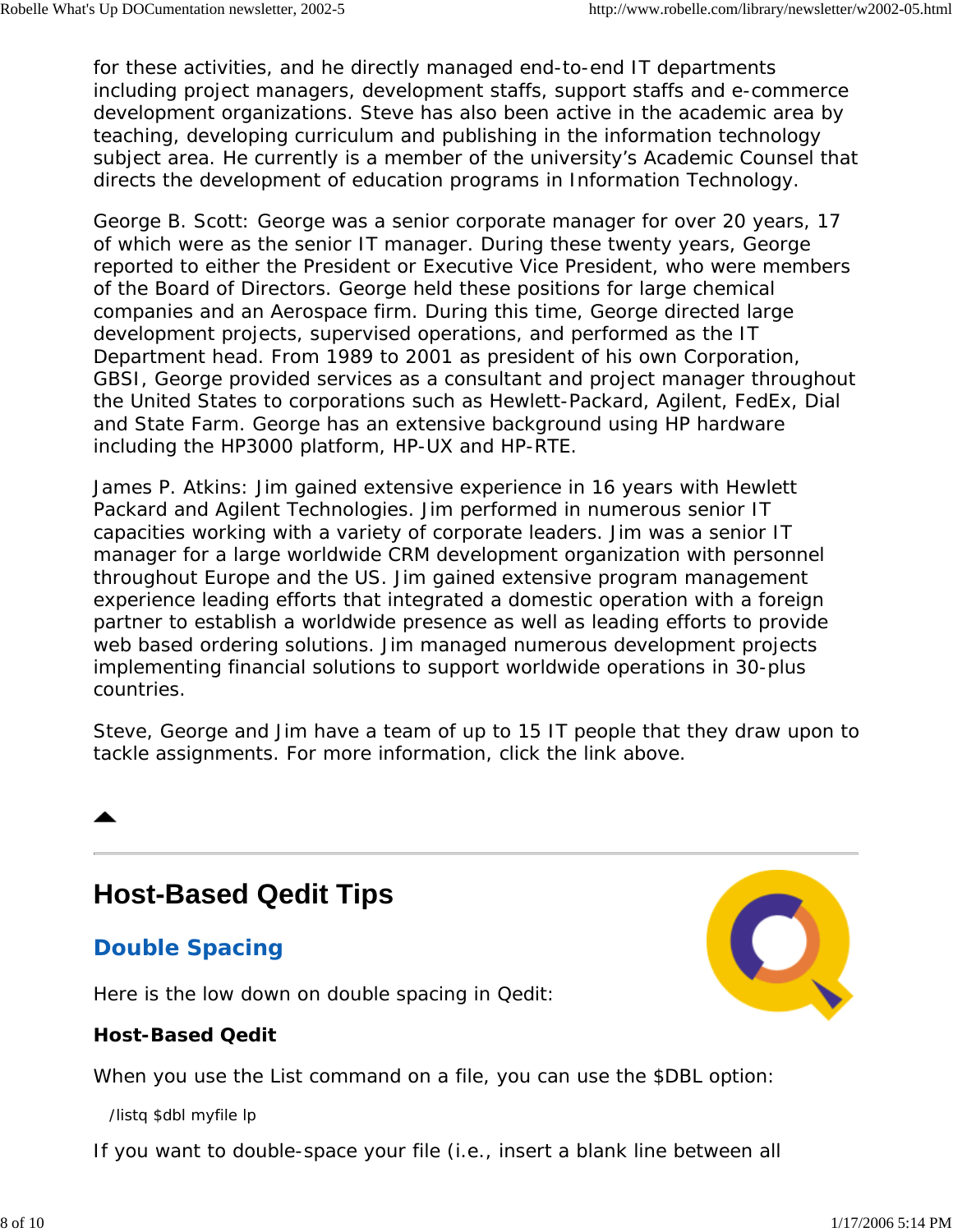existing lines), use the Divide All command. The default is divide each line after the last nonblank character.

Qedit for Windows does not have a function for double spacing, although with the Qedit Scripting Language you could write a script to copy your file into a new workspace, insert a blank line after each existing line, and then print the file.

See above for "double spacing in Suprtool."

### **Internet Tips**

#### **Python: Another New Programming Language for MPE**

*Python is a fast, extensible, object-oriented scripting language created by Guido Van Rossum and named after the '70's British comedy troupe and television show "Monty Python's Flying Circus".*

*Python and Perl are very similar in capabilities —what can be done in one, can also be done in the other – it's just that their approaches to those capabilities differ. Perl leans towards terse syntax, and many small "add-in" modules, while Python (if not verbose) leans more towards self-describing syntax and fewer, larger, "add-in" modules.*

Article by Curtis Larson in the 3000 NewsWire.

## **Newsletter Distribution**

Robelle Solutions Technology Inc. provides the *What's Up, DOCumentation?* newsletter as a service to our customers. The newsletter is available on the web: in HTML format for browsing and PDF format for printing. Visit www.robelle.com/library/newsletter/

Comments about this issue, as well as ideas for future issues, including news, tips, and suggestions for articles, can be sent to bgreen@robelle.com.

#### **Previous Issue: April Newsletter**

Some interesting items in the previous issue of the newsletter, in case you missed it: